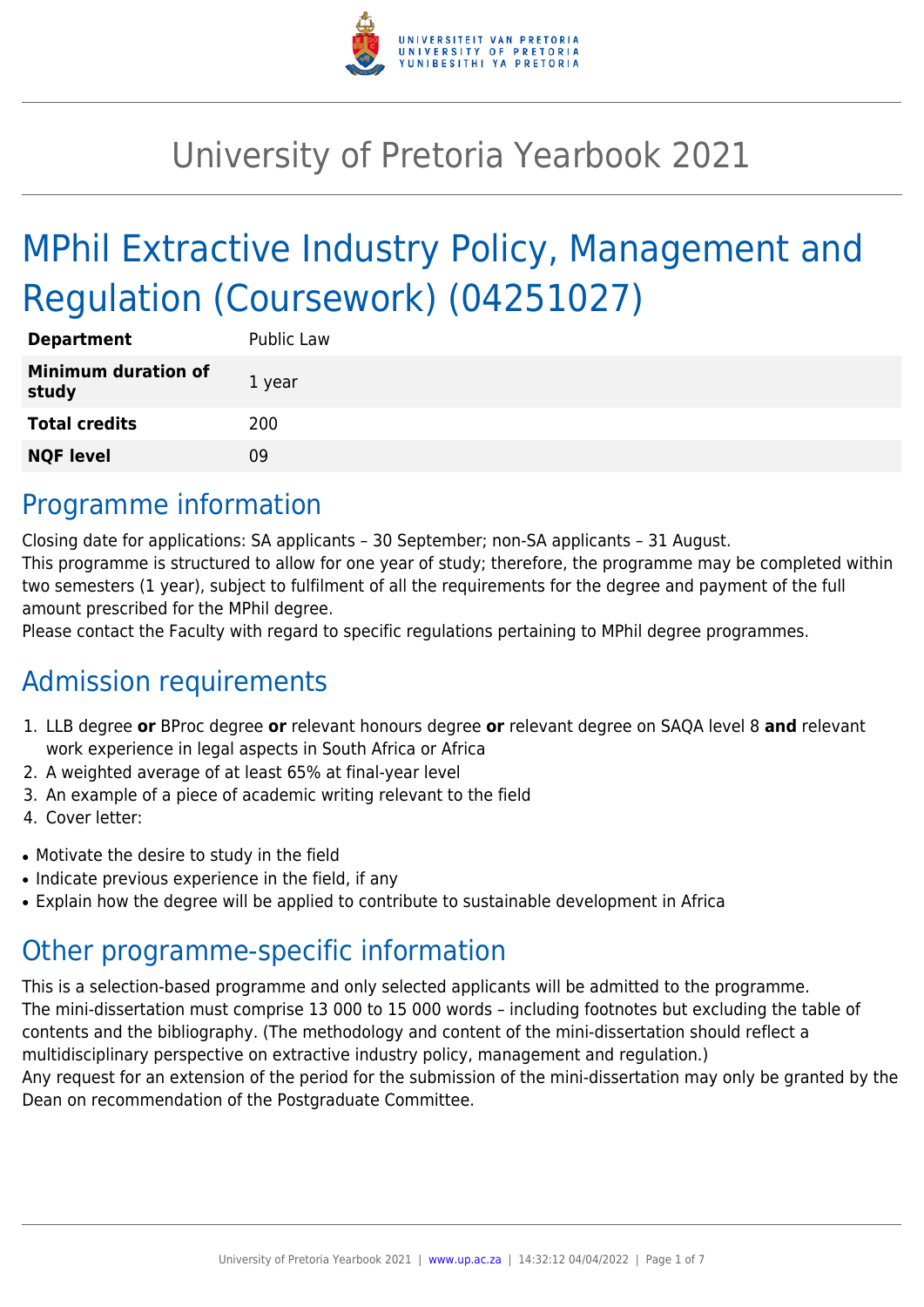

# Research information

The relevant head of department must recommend a supervisor and title for a mini-dissertation and these must be approved by the Postgraduate Committee. The mini-dissertation must be assessed and finalised as set out in the Faculty Board-approved LLM Policy Document. Mini-dissertations, where required, must be submitted in the format determined by the supervisor and approved by the Postgraduate Committee. The supervisor may likewise and subject to the approval of the Postgraduate Committee determine the research topic and the scope of the proposed research.

# Pass with distinction

For the degree to be awarded with distinction a student must obtain an average of at least 75% for all the coursework modules together, as well as a minimum of 75% for the mini-dissertation. The modules must have been written for the first time.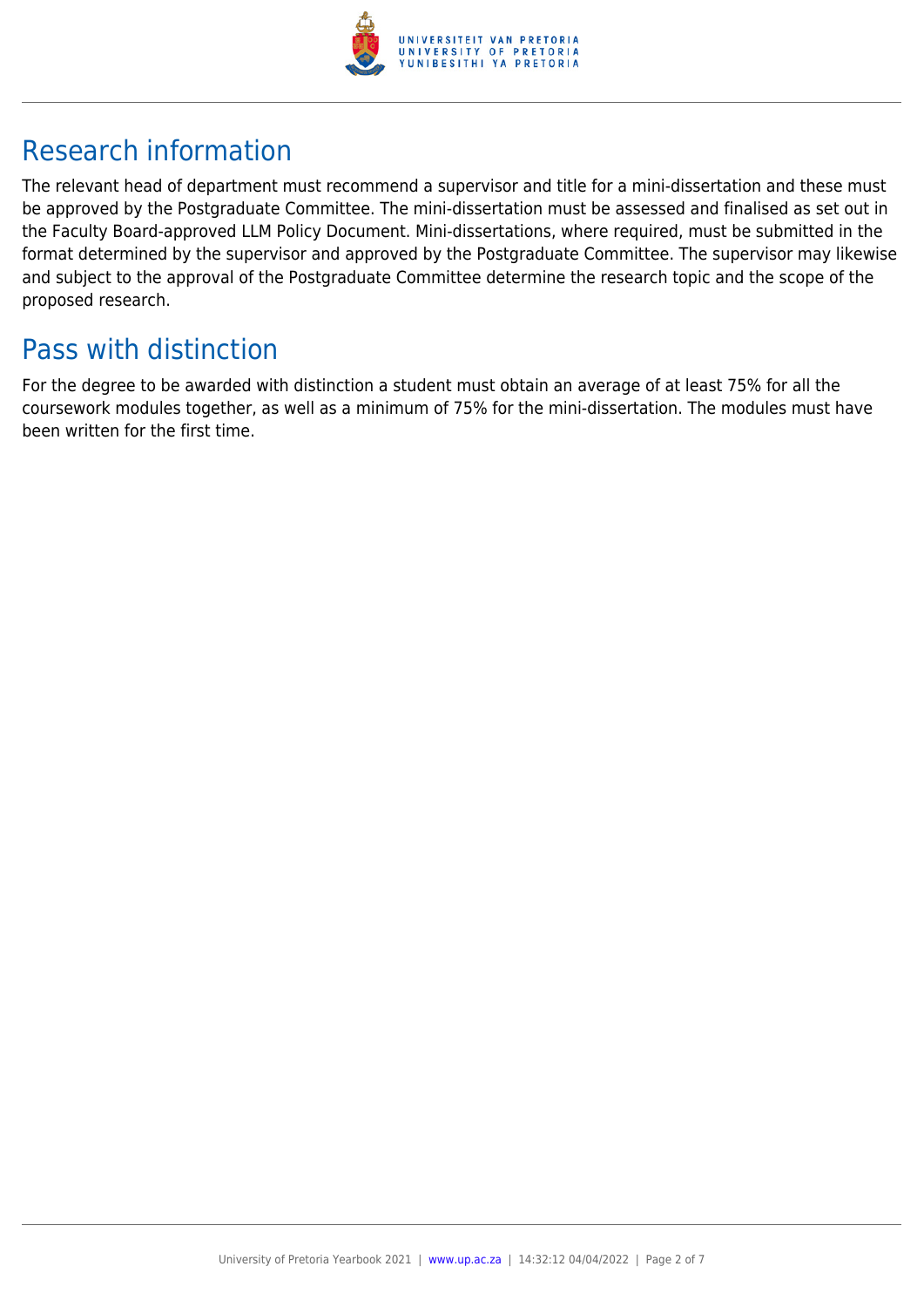

# Curriculum: Year 1

**Minimum credits: 95**

### **Core modules**

### **Rights to and regulation of natural resources 801 (EIL 801)**

| 30.00                          |
|--------------------------------|
| 09                             |
| No prerequisites.              |
| Module is presented in English |
| Public Law                     |
| Semester 1                     |
|                                |

### **Module content**

The objective of this module is to equip students with a thorough understanding of the legal and policy aspects of natural resources and the regulation of natural resources and industries to extract natural resources. Topics include:

- a. Industry background such as the extractive industry value chain and the role of extractive industries in national, regional and global economies, basic extractive industry business and project feasibility metrics, typical national public policy priorities, the differences between the mining and oil and gas industries, gas industry specifics, the various downstream industries (smelters, refineries and petrochemical and energy industries and policy issues pertaining to renewable energy and unconventional extraction methods such as hydraulic fracturing ("fracking");
- b. Natural resource and extractive industry policy concepts and regulatory options;
- c. Ownership of mineral rights dispensations (state versus private ownership of mineral rights), the legal position of the owner of the land and the owner of the products of extraction;
- d. The advantages and disadvantages of the main granting methodologies applied by host governments including concessions, production sharing agreements, participation agreements, services agreements and hybrid methods;
- e. Typical conditions to obtain, renew or transfer exploration or extraction rights and the veracity of the public policy basis of such requirements;
- f. Agreements and transactions to transfer rights to prospect and/or to extract;
- g. Constitutional and administrative law aspects of relevance in dealing with extractive industry legislation and regulation including the legality of administrative processes governed by an Act such as the MPRD Act and related regulation, the right of third parties to be heard in applications by resource companies under the MPRD Act and the constitutionality of the conversion of "old order mineral rights" to "new order mineral rights".

### **Sustainability aspects of extractive industries 802 (EIL 802)**

| <b>Module credits</b> | 30.00             |
|-----------------------|-------------------|
| <b>NQF Level</b>      | 09                |
| <b>Prerequisites</b>  | No prerequisites. |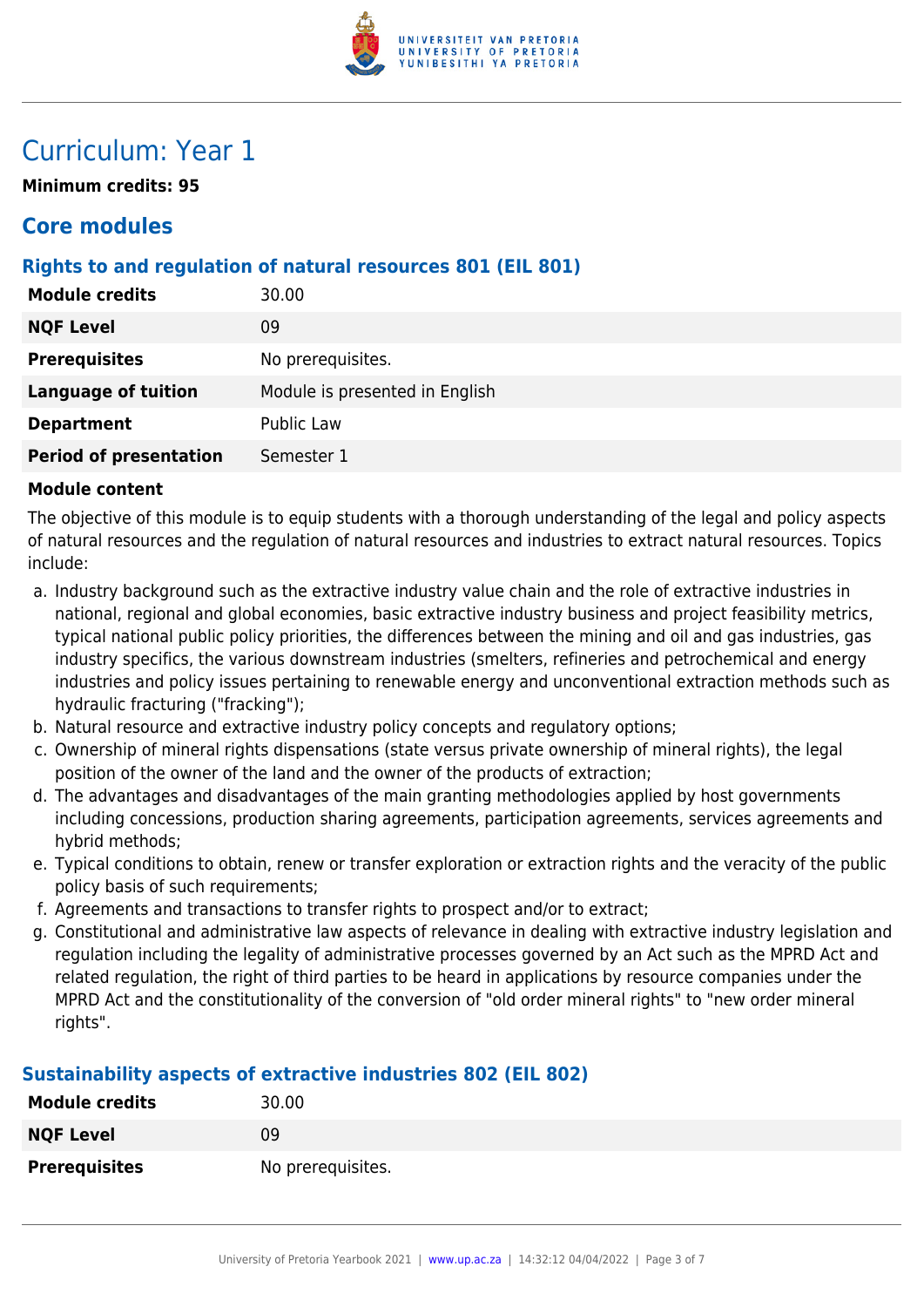

| Language of tuition           | Module is presented in English |
|-------------------------------|--------------------------------|
| <b>Department</b>             | Public Law                     |
| <b>Period of presentation</b> | Semester 1 or Semester 2       |
|                               |                                |

### **Module content**

The objective of this module is to equip students with a thorough understanding of the sustainability aspects of extractive industries. Topics include:

- a. A general introduction to sustainability, sustainable development, corporate social responsibility, good governance as it pertains to governments and good corporate governance;
- b. International, regional and national instruments related to sustainability aspects of extractive industries such as the protection of human rights, forced labour, inappropriate security practices, "conflict minerals" and "blood diamonds" (including the Kimberley Process Certification Scheme and the US Dodd-Frank Act and SEC disclosure requirements); the Extractive Industry Transparency Initiative (EITI) and the UN Global Compact; [US Dodd-Frank Act;
- c. Safety, health and environmental (SHE) aspects of extractive industries including emerging issues such as climate change and personal criminal liability of directors and officers for SHE contraventions;
- d. Corporate governance and company law developments of relevance to sustainability including the King 3 Code and similar Codes internationally, Responsible Investment Codes, the role of Social and Ethics Committees as required by the Companies Act 2008, sustainability indexes of the stock exchanges such as the JSE SRI Index and the Dow Jones Sustainability Index, public reporting on sustainability and international reporting guidelines such as the Global Reporting Initiative

### **The South Africa Mineral and Petroleum Resources Development Act 803 (EIL 803)**

| <b>Module credits</b>         | 30.00                          |
|-------------------------------|--------------------------------|
| <b>NQF Level</b>              | 09                             |
| <b>Prerequisites</b>          | No prerequisites.              |
| Language of tuition           | Module is presented in English |
| <b>Department</b>             | Public Law                     |
| <b>Period of presentation</b> | Semester 1 or Semester 2       |

#### **Module content**

The objective of this module is to equip students with a thorough understanding of conceptual and practical aspects of the South African Mineral and Resources Development Act and related jurisprudence.

### **Socio-economic development and management of non-renewable natural resources 812 (EIL 812)**

| <b>Module credits</b> | 30.00                          |
|-----------------------|--------------------------------|
| <b>NQF Level</b>      | 09                             |
| <b>Contact time</b>   | 30 contact hours per semester  |
| Language of tuition   | Module is presented in English |
| <b>Department</b>     | Public Law                     |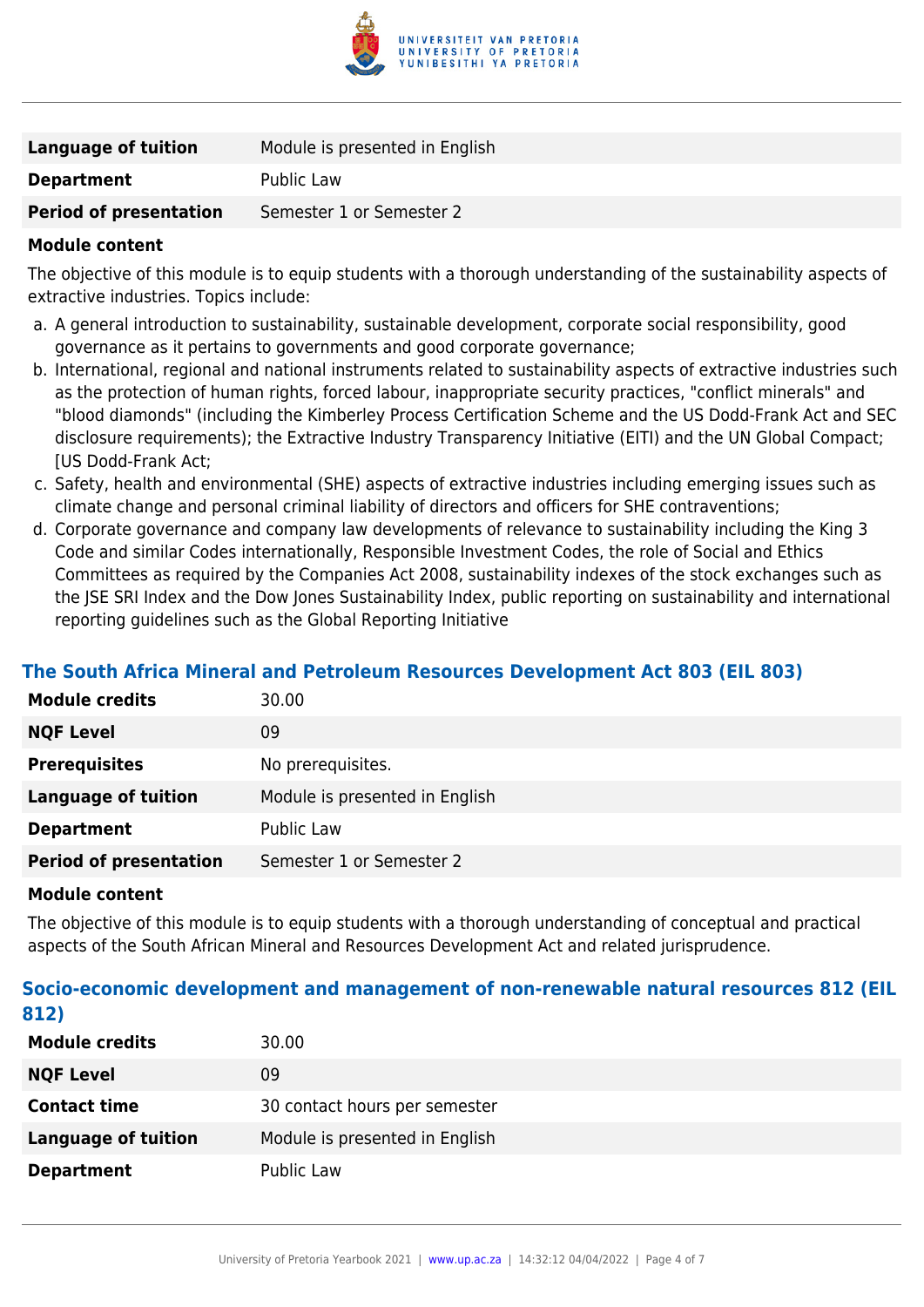

#### **Period of presentation** Semester 2

#### **Module content**

The aim of this module is to equip students, without a formal legal background, a thorough understanding of the various socio-economic aspects and challenges related to the sustainable development and management of mineral and hydrocarbon resources. The topics covered include:

- a. Historical, philosophical and foundational aspects of non-renewable natural resource development and regulation, with particular reference to development in an African context.
- b. Basic concepts relating to the sustainable use and development of mineral, oil and gas resources, in general, and with specific reference to sustainable development, economic viability of resource deposits, project operationalisation requirements, good governance in private and public sectors, regulatory burden and policy development.
- c. The specific interface between responsible resource development and foreign direct investment.

### **Research methodology for human rights 801 (NRM 801)**

| <b>Module credits</b>         | 5.00                           |
|-------------------------------|--------------------------------|
| <b>NQF Level</b>              | 09                             |
| <b>Prerequisites</b>          | No prerequisites.              |
| <b>Contact time</b>           | 2 lectures per week            |
| <b>Language of tuition</b>    | Module is presented in English |
| <b>Department</b>             | Centre for Human Rights        |
| <b>Period of presentation</b> | Semester 1                     |

### **Module content**

In this module, the focus is on aspects of human rights research, fact finding, advocacy and education.

### **Research methodology 801 (RHP 801)**

| <b>Module credits</b>         | 5.00                           |
|-------------------------------|--------------------------------|
| <b>NQF Level</b>              | 09                             |
| <b>Prerequisites</b>          | No prerequisites.              |
| <b>Contact time</b>           | 8 seminars or block sessions   |
| <b>Language of tuition</b>    | Module is presented in English |
| <b>Department</b>             | Law Deans Office               |
| <b>Period of presentation</b> | Semester 1 or Semester 2       |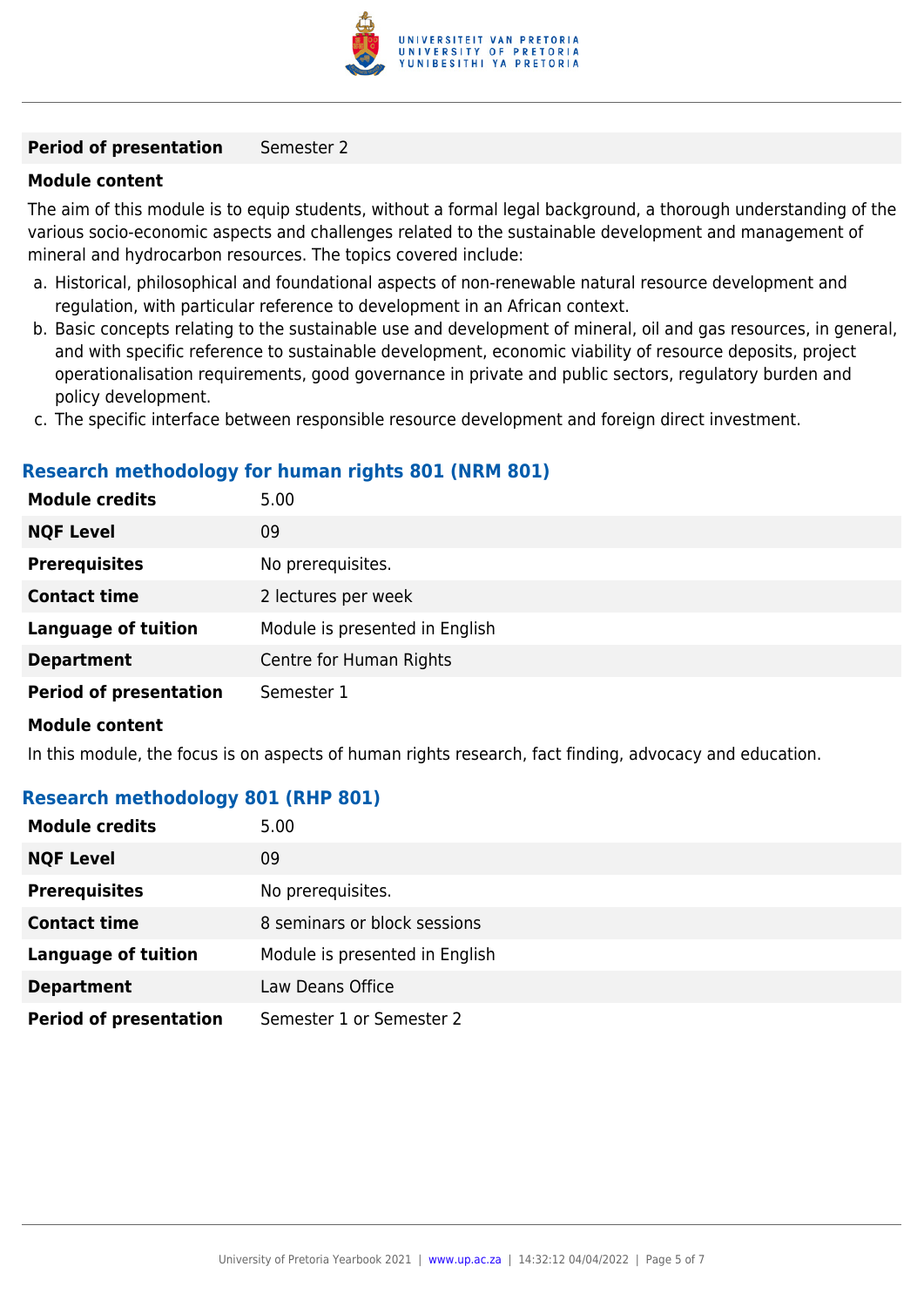

### **Module content**

- a. Planning and organising a research project
- b. Drafting a research proposal: Hypotheses and research question
- c. Theory in research and methodological approaches to legal research
- d. Language
- e. Citation and ethics of citation
- f. Drafting of chapters and presentation